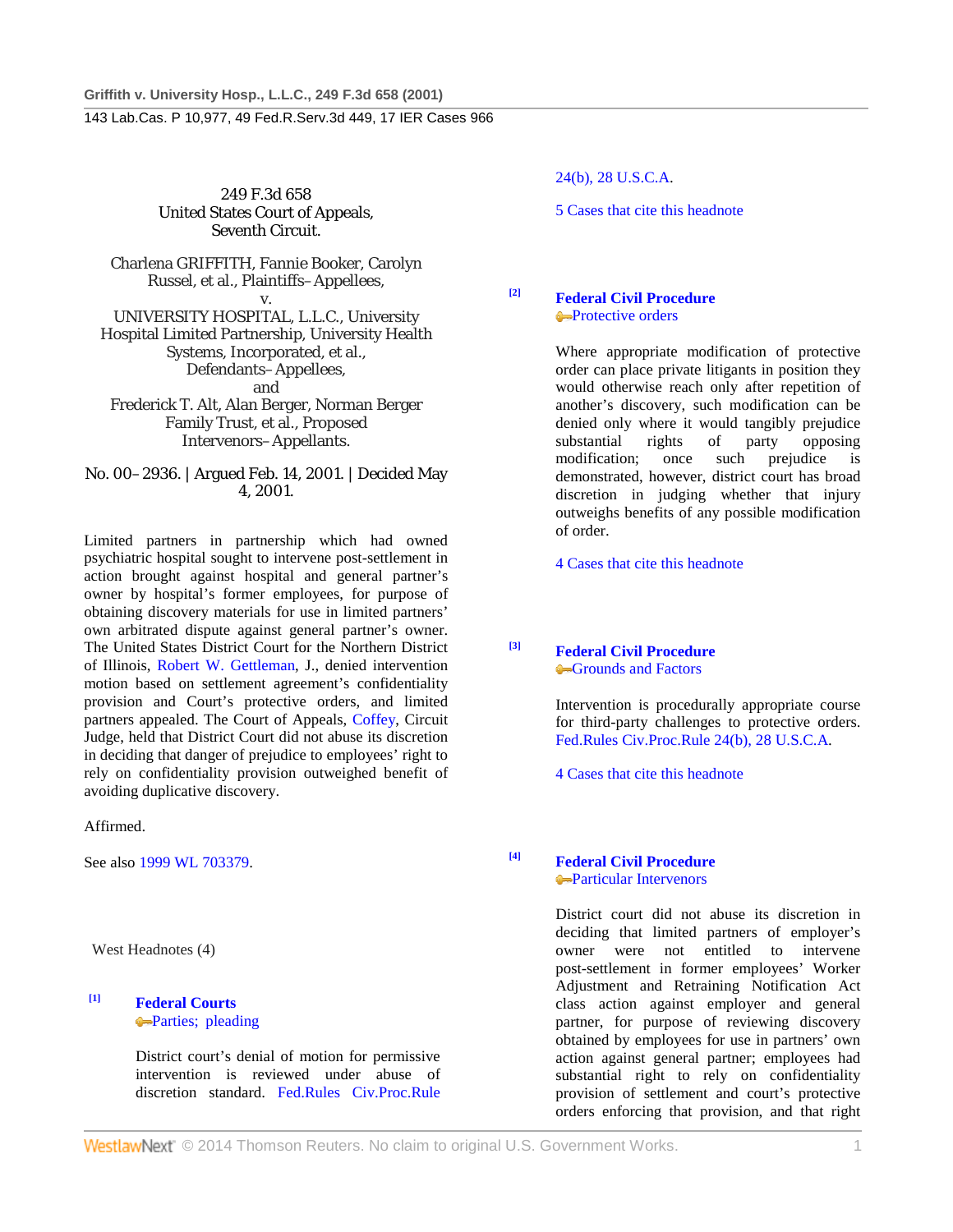outweighed benefit of avoiding duplicative discovery. Fed.Rules Civ.Proc.Rule 24(b), 28 U.S.C.A.

5 Cases that cite this headnote

# **Attorneys and Law Firms**

**\*659** Dale D. Pierson, Baum, Sigman, Auerbach, Pierson & Neuman, Chicago, IL, for Plaintiffs-Appellees.

Richard H. Chapman (argued), Fagel & Haber, Chicago, IL, for Defendants-Appellees.

Michael J. Mueller, McDermott, Will & Emery, Chicago, IL, for Defendants.

**Andrew** R. **Schwartz** (argued), Davidson & Schwartz, Chicago, IL, for Appellants.

Before POSNER, COFFEY and RIPPLE, Circuit Judges.

# **Opinion**

COFFEY, Circuit Judge.

This appeal concerns an attempt by the Appellants to intervene in this class-action suit for purposes of modifying a protective order and settlement agreement that preclude them from reviewing materials obtained by the plaintiffs through discovery. Appellants are the claimants in an arbitration proceeding with similar parties and issues, and they wish to avoid the expense of duplicating the discovery that has taken place in this suit. The district court denied the Appellants' motion to intervene, finding that modification of the confidentiality provision of the settlement agreement posed a danger to the settlement—the details of which had already been distributed to the class members. Appellants contend that the district court abused its discretion in denying the motion because it did not identify a substantial right that would be tangibly prejudiced by allowing an intervention solely to modify the proposed settlement's confidentiality provisions. We affirm.

# **BACKGROUND**

On May 29, 1997, approximately 225 employees of a

Chicago psychiatric hospital **\*660** lost their jobs when the facility was permanently closed. The hospital (University Hospital, L.L.C. and its corporate predecessor, University Hospital, Inc.) had been operating under a lease from University Hospital Association Limited Partnership (hereinafter "UHALP"), which was formed in 1989 specifically to purchase, renovate and lease the facility for use as a psychiatric hospital.

UHALP consisted of a general partner and four classes of limited partners, including the Class A partners who are the proposed intervenors in this action. The partnership agreement named Ling Corporation as the general partner and Ling's owner, Michael C. Markovitz, as the Class C partner. The partnership agreement contained a "sell-back option" under which the general and Class C partners were required to repurchase other partners' shares if one or more "triggering events" occurred. One such triggering event was the closing of the hospital for a period in excess of thirty days.

In March 1997, the hospital closed for more than thirty days. Pursuant to their rights under the partnership agreement, Appellants (representing a majority of the Class A partners) issued a sell-back demand to Ling and Markovitz. This demand was not honored, and Ling also refused to furnish an equitable partnership accounting requested by certain Appellants. On October 31, 1997, the Class A partners filed a complaint with the American Arbitration Association against Ling and Markovitz seeking enforcement of the sellback provision and an equitable accounting.

Meanwhile, former hospital employees (hereinafter *Griffith* Plaintiffs) filed the underlying class-action suit on October 21, 1997, seeking damages against the hospital, UHALP, Markovitz and others, under statutory and common law, including a claim arising under the Worker Adjustment and Retraining Notification Act, 29 U.S.C. § 2102, *et seq.* This claim alleged that the hospital's failure to give employees 60 day prior notice before closing the hospital was a violation of federal law. During discovery in *Griffith v. UHLLC*, counsel for the plaintiffs deposed fourteen witnesses and obtained 11,000 documents related to the reasons for closing the hospital, the hospital's billing practices, and its financial problems. The district court issued two protective orders regarding matters under discovery, one on July 8, 1998, and one on July 15, 1999.

Due to the similarity of issues in the arbitration and the instant case, discovery information obtained from the hospital in this case was shared between attorneys for the *Griffith* Plaintiffs and the Class A partners in the *Alt v. Markovitz* arbitration (hereafter *Alt* Claimants). On March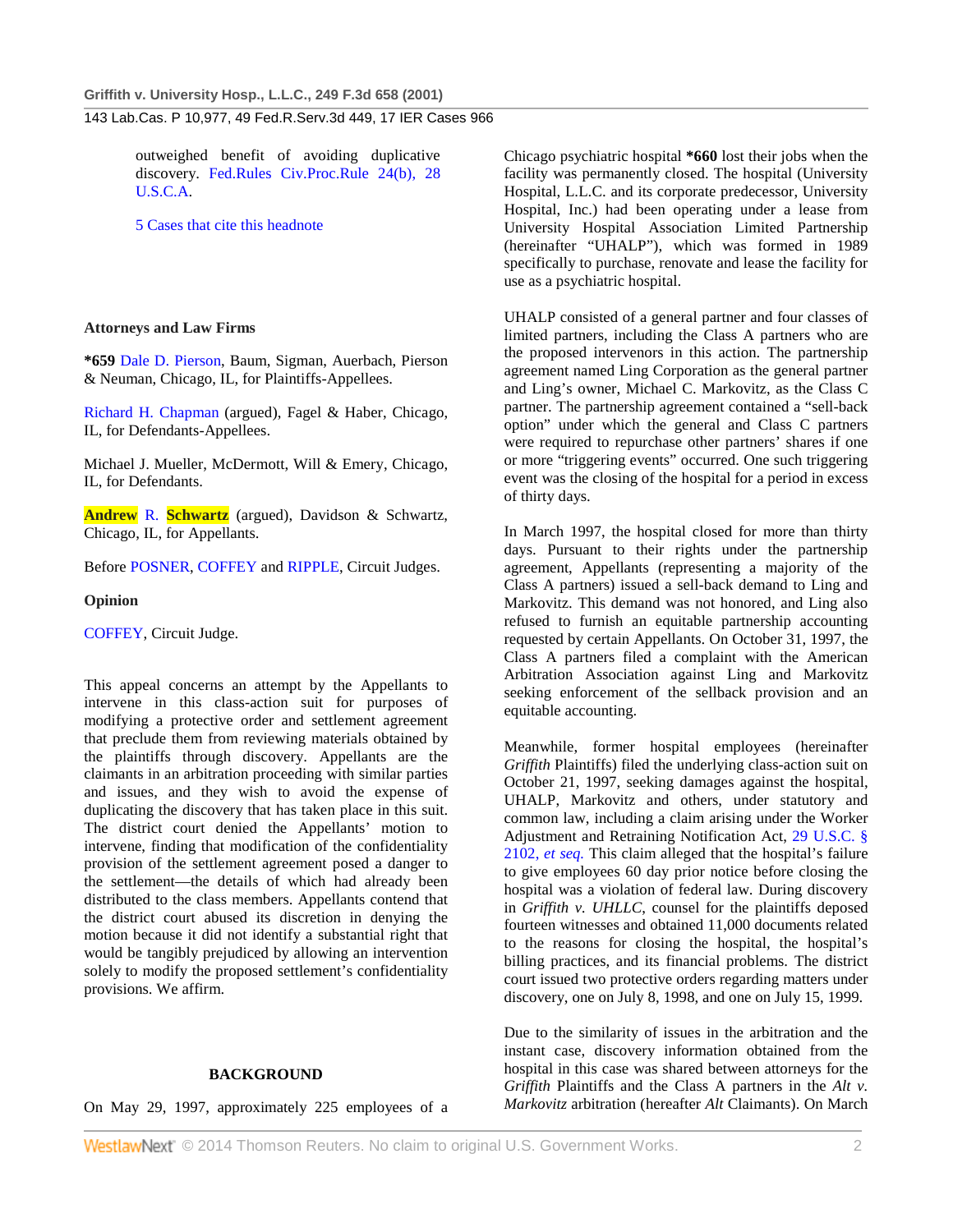1, 2000, however, the *Griffith* parties reached a settlement that included an agreement providing that the parties were required to maintain the confidentiality of "any information produced during the course of the *Griffith* litigation ... except that filed in the public Court record." The district court preliminarily approved the agreement on March 22, 2000, and directed that members of the class be notified of the settlement, including the confidentiality provision.

Following approval of the settlement, Baum Sigman, counsel for the *Griffith* plaintiffs, notified counsel for the *Alt* claimants that pursuant to the confidentiality provision of the settlement agreement he could no longer share information he obtained during discovery. Because the *Alt* Claimants had not completed their review of Sigman's files, they responded in May 2000 by obtaining a subpoena *duces tecum* against Sigman in the arbitration proceeding. After Markovitz and Ling **\*661** Corporation objected to the subpoena and requested that it be quashed, the arbitrator ordered Sigman to release information not rendered confidential either by the settlement agreement or the *Griffith* court's protective orders. However, the arbitrator declined to enforce the subpoena as it related to information rendered confidential by the district court in *Griffith*, and suggested the *Alt* Claimants bring a motion for intervention before the *Griffith* court. The motion to intervene, including a proposed motion to modify the protective orders and the settlement agreement's confidentiality clause, was filed on June 19, 2000.

At a hearing held three days later, the district court denied the motion, fearing that intervention could potentially derail the settlement and "change the rules of the game for the class members," who had already been notified of all provisions in the agreement (including the confidentiality clause) two months before. The court believed that intervention on the terms requested by the *Alt* Claimants could upset the finality of the settlement, thereby affecting the *Griffith* Plaintiffs adversely. Although sympathetic to the *Alt* Claimants' desire to avoid having to undertake extensive discovery already performed by the *Griffith* Plaintiffs, the court placed a higher value on protecting the interests of class members who had relied on the notice of settlement they received: "[T]hat is paramount here. It's more important than avoiding some duplication in discovery efforts."

Thus, even though the court acknowledged that it would normally be inclined to allow intervention, the court found that the potential for prejudice resulting from a change in the agreement's terms of confidentiality outweighed the *Alt* Claimants' interest in avoiding duplicate discovery. In July 2000, the district court

granted final approval for the settlement agreement and ordered disbursement of the settlement funds that had been deposited in escrow.

#### **DISCUSSION**

**[1]** The *Alt* Claimants appeal the district court's decision to deny their motion to intervene. A district court's denial of a motion for permissive intervention is reviewed under the abuse of discretion standard. *Shea v. Angulo*, 19 F.3d 343, 346 (7th Cir.1994).

**[2]** The rule of law applicable to a decision in this case provides as follows: "Where an appropriate modification of a protective order can place private litigants in a position they would otherwise reach only after repetition of another's discovery, such modification can be denied only where it would tangibly prejudice substantial rights of the party opposing modification." *Wilk v. American Medical Association*, 635 F.2d 1295, 1299 (7th Cir.1980). "Once such prejudice is demonstrated, however, the District Court has broad discretion in judging whether that injury outweighs the benefits of any possible modification of the protective order." *Id.*

**[3]** We have recognized that intervention is "the procedurally appropriate course for third-party challenges to protective orders." *Grove Fresh Distrib., Inc. v. Everfresh Juice Co.*, 24 F.3d 893, 896 (7th Cir.1994). Federal Rule of Civil Procedure 24(b), governing permissive intervention, is "sufficiently broad-gauged to support a request of intervention for the purposes of challenging confidentiality orders." *Jessup v. Luther*, 227 F.3d 993, 998 (7th Cir.2000) (applying Rule 24(b)(2) to newspaper's motion to intervene in settlement agreement that included a confidentiality provision). However, Rule 24(b) vests district courts with "considerable discretion" **\*662** when deciding whether to permit intervention by third parties seeking to protect their interests in a particular action. *EEOC v. National Children's Center, Inc.*, 146 F.3d 1042, 1048 (D.C.Cir.1998). Given this broad discretion, reversal of a court's denial of a Rule 24(b) motion for permissive intervention "is a very rare bird indeed." *Id.*, (citing *United States v. Pitney Bowes, Inc.*, 25 F.3d 66, 73 (2d Cir.1994)).

The *Alt* Claimants rely on *Wilk* for their position that the district court erred in denying their motion to intervene for the limited purpose of modifying the protective orders and confidentiality agreement. *Wilk* involved two very similar antitrust suits against the American Medical Association, one brought by a group of Illinois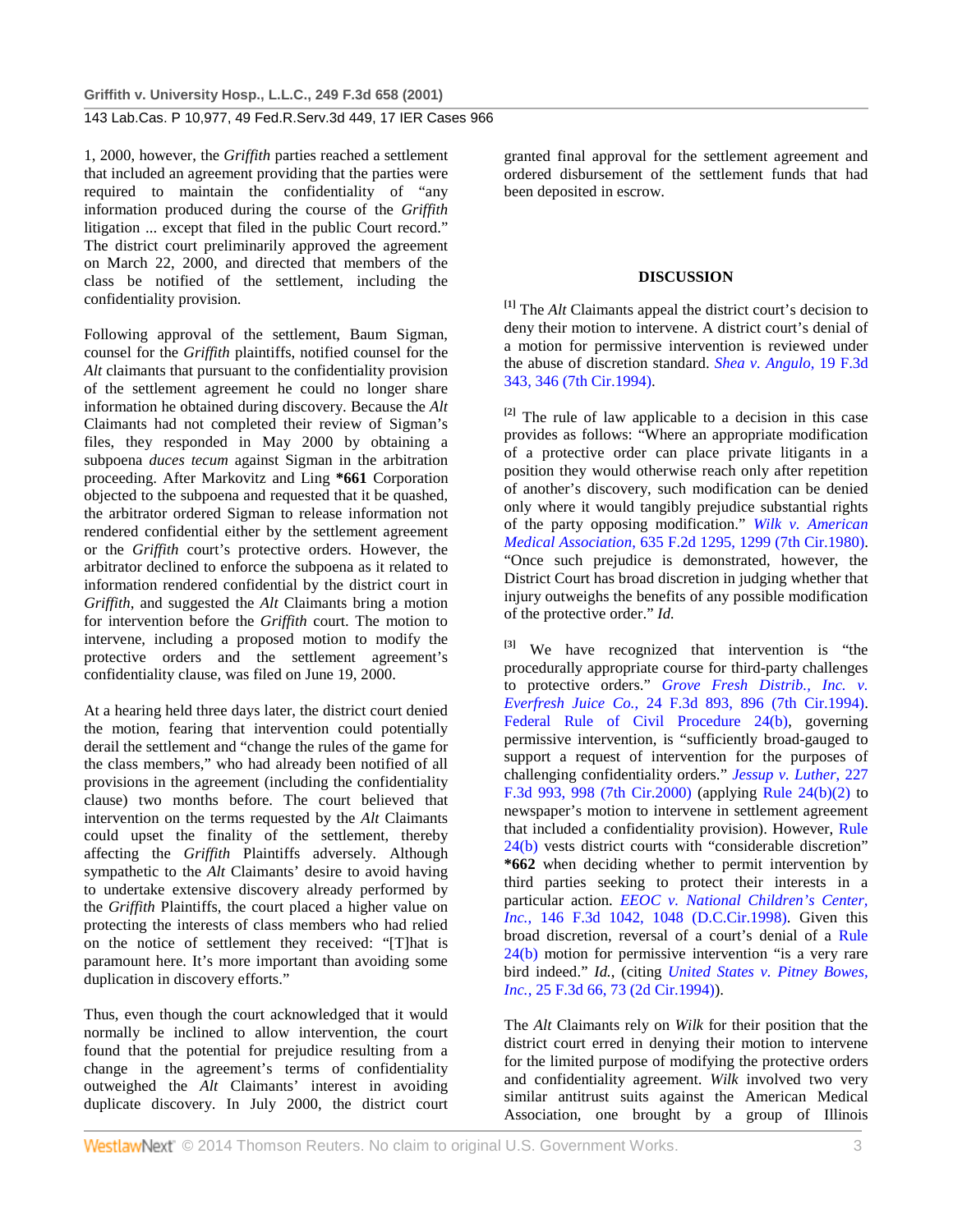chiropractors and one brought by the State of New York. *Wilk*, 635 F.2d at 1296. After an Illinois district court issued a protective order covering most of the discovery materials obtained in the case brought by the chiropractors, the State of New York moved to intervene for the limited purpose of modifying that protective order. *Id.* at 1297. The Illinois court ultimately denied New York's motion to modify the protective order. *Id.* This Court reversed, noting that allowing the use of discovery "in aid of collateral litigation on similar issues ... materially eases the tasks of courts and litigants and speeds up what may otherwise be a lengthy process." *Id.* at 1299. We held that these policy considerations justify intervention for the purpose of modification of protective orders unless such modification "would tangibly prejudice substantial rights of the party opposing modification." *Id.*

The *Wilk* test requires a district court to determine, when faced with a motion to intervene to modify a protective order, (1) whether the party opposing intervention has any substantial right at stake, and (2) whether the proposed modification would "tangibly prejudice" that right. *Id.* at 1299; *see also Grove Fresh*, 24 F.3d at 896 (remanding denial of motion to modify a protective order for reconsideration in light of *Wilk*); *Jepson, Inc. v. Makita Elec. Works, Ltd.*, 30 F.3d 854 (7th Cir.1994). If tangible prejudice is established, the court must decide "whether that injury outweighs the benefits of any possible modification of the protective order." *Wilk*, 635 F.2d at 1299.

**[4]** The *Alt* Claimants argue that the district court abused its discretion in holding that the *Griffith* parties possessed a substantial right that would be prejudiced by modifying the settlement agreement and protective orders to allow the *Alt* Claimants access to the discovery material. They contend that a substantial right is not at stake here merely because the discovery materials might be harmful to the *Griffith* defendants. They further argue that the only possible substantial right which could be raised in a *Wilk* analysis of this case is one of protection from transfer based on the privileged nature of the discovery materials. Since discovery in the arbitration proceeding could recreate the information, the *Alt* Claimants submit that the materials are not privileged and thus no substantial right of the parties in *Griffith* is at stake.

These arguments ignore the district court's clear identification of the substantial right at issue in this case—the right of class members affected by the settlement to rely on its provisions, including the confidentiality provisions. The court also found that the proposed intervention would tangibly prejudice that right and might very well upset the settlement. As the district

court judge noted at the June 22, 2000 motion hearing, "[I]n managing a class action, to change the rules after notice **\*663** has gone out [and] preliminary approval has been given ... could upset potentially that settlement and change the rules of the game for the class members."

The district court recognized the *Alt* Claimants' presumptive right to intervene and modify the settlement agreement and protective orders, but believed that such action would undermine the parties' reliance on the confidentiality provision of the settlement agreement and possibly compromise the agreement altogether. Indeed, the settlement agreement was reached only after three years of complex litigation, extensive negotiation, and presentation to the district court for approval. At the very late date on which the *Alt* Claimants brought their motion for intervention, in excess of 200 settlement notices had *already been sent* to class members notifying them of the terms of the settlement. Permitting intervention on the terms requested by the *Alt* Claimants, would, at the very least, require revised notices to be prepared and sent to all class members. We conclude that the district court did not abuse its discretion in denying the *Alt* Claimants' motion to intervene and in ruling that the *Griffith* parties' reliance on the negotiated terms of its settlement was a substantial interest that would be prejudiced by permitting intervention on the terms requested by the *Alt* Claimants.

Our conclusion is buttressed by the fact that the *Alt* Claimants make no claim that the discovery materials obtained in the *Griffith* suit, which are now rendered confidential by the settlement agreement, cannot be obtained through discovery in the arbitration. While it is true that the rule of *Wilk* is intended to avoid the wastefulness of duplicating discovery already made, this consideration, standing alone, must not take precedence over a court's detailed identification of substantial rights that would be prejudiced by intervention for modification purposes. Once prejudice has been found, the district court enjoys broad discretion to weigh such prejudice against the benefits of permitting modification of a protective order. *Wilk*, 635 F.2d at 1299. Where, as here, the benefit to be obtained by permitting modification consists solely of the convenience of the moving party, as opposed to the preservation of or access to information otherwise unattainable, we cannot say that the district court abused its broad discretion in finding that intervention was not appropriate. The burden imposed on the *Alt* Claimants by denial of their motion to intervene is no greater than what they would have experienced if the *Griffith* suit had never been filed, or had been settled before substantial discovery had taken place. In light of this fact, we cannot say that the benefit to be conferred by granting the motion to intervene in any manner outweighs